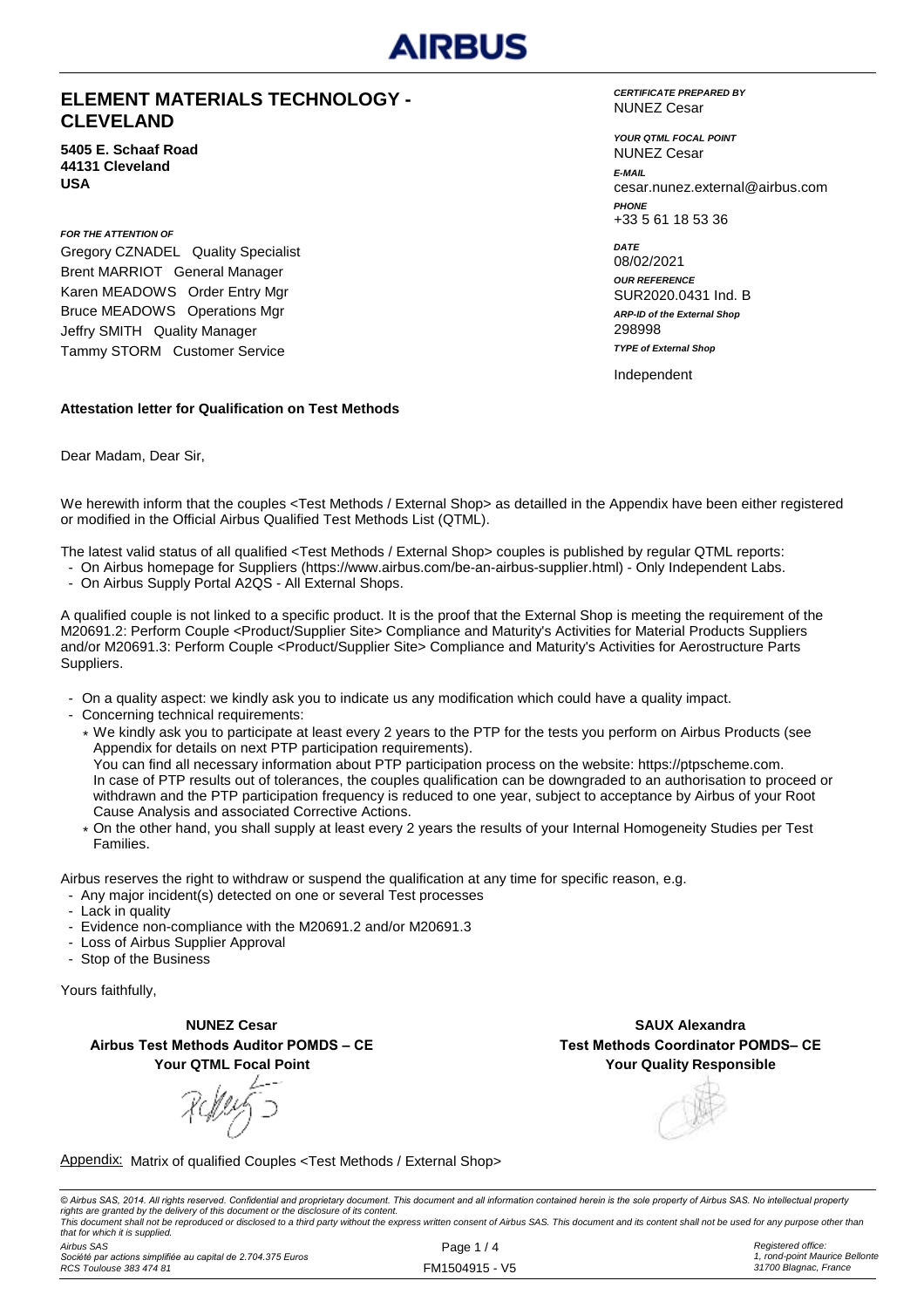## **AIRBUS**

## **APPENDIX: Matrix of qualified Couples <Test Methods / External Shop>**

## **We hereby declare the External Shop:**

## **ELEMENT MATERIALS TECHNOLOGY - CLEVELAND**

5405 E. Schaaf Road 44131 Cleveland USA

#### *CERTIFICATE PREPARED BY* NUNEZ Cesar *DATE* 08/02/2021

*OUR REFERNCE* SUR2020.0431 Ind. B

298998 *ARP-ID of the External Shop* Independent *TYPE of External Shop*

#### **Qualified or Authorised to proceed for the following Test processes:**

| <b>Test</b><br>Standard(s) *   | <b>Test label</b>                                                                                                                                                                                                                                                                                                                                                                                                                                                                             | Complex. | Qualif.<br><b>Status</b>      | <b>Next PTP</b><br>part. ** | QCS Ref. | Remark                                                                                 |
|--------------------------------|-----------------------------------------------------------------------------------------------------------------------------------------------------------------------------------------------------------------------------------------------------------------------------------------------------------------------------------------------------------------------------------------------------------------------------------------------------------------------------------------------|----------|-------------------------------|-----------------------------|----------|----------------------------------------------------------------------------------------|
| AITM 4-0002                    | Microstructural characterization of<br>welded aluminium structures                                                                                                                                                                                                                                                                                                                                                                                                                            | Low      | Qualified                     |                             |          |                                                                                        |
| AMS 2315                       | Determination of delta ferrite content                                                                                                                                                                                                                                                                                                                                                                                                                                                        | Low      | Qualified                     |                             |          |                                                                                        |
| ASTM A262                      | Standard practices for detecting<br>susceptibility to intergranular attack in<br>austenitic stainless steels                                                                                                                                                                                                                                                                                                                                                                                  | Low      | Qualified                     |                             |          |                                                                                        |
| ASTM A604                      | Standard Practice for Macroetch<br><b>Testing of Consumable Electrode</b><br><b>Remelted Steel Bars and Billets</b>                                                                                                                                                                                                                                                                                                                                                                           | Low      | Qualified                     |                             |          |                                                                                        |
| ASTM B487                      | Measurement of metal and oxide<br>coating thicknesses by microscopical<br>examination of a cross-section                                                                                                                                                                                                                                                                                                                                                                                      | Low      | Qualified                     | 2020                        |          |                                                                                        |
| ASTM B557                      | <b>Standard Test Methods for Tension</b><br>Testing Wrought and Cast Aluminum-<br>and Magnesium-Alloy Products                                                                                                                                                                                                                                                                                                                                                                                | Low      | Qualified with<br>limitations | 2021                        |          | - Flat coupon testing not authorised<br>- Young's Modulus not included<br>- All alloys |
| ASTM E10                       | Standard Test Method for Brinell<br><b>Hardness of Metallic Materials</b>                                                                                                                                                                                                                                                                                                                                                                                                                     | Low      | Qualified                     | 2021                        |          |                                                                                        |
| ASTM E112                      | Determining average grain size                                                                                                                                                                                                                                                                                                                                                                                                                                                                | Low      | Qualified                     | 2022                        |          |                                                                                        |
| ASTM E139                      | Creep, creep-rupture, and stress-<br>rupture tests of metallic materials                                                                                                                                                                                                                                                                                                                                                                                                                      | Low      | Qualified                     | 2021                        |          | Ni                                                                                     |
| <b>ASTM E1409</b>              | Determination of oxygen and nitrogen<br>in titanium and titanium alloys by the<br>inert gas fusion technique                                                                                                                                                                                                                                                                                                                                                                                  | Low      | Qualified                     | 2022                        |          |                                                                                        |
| <b>ASTM E1447</b>              | Determination of hydrogen in titanium<br>and titanium alloys by inert gas fusion<br>thermal conductivity / infrared<br>detection method                                                                                                                                                                                                                                                                                                                                                       | Low      | Qualified                     | 2022                        |          |                                                                                        |
| ASTM E18                       | Standard Test Methods for Rockwell<br><b>Hardness of Metallic Materials</b>                                                                                                                                                                                                                                                                                                                                                                                                                   | Low      | Qualified                     | 2022                        |          |                                                                                        |
| <b>ASTM E2371</b>              | Analysis of Titanium and Titanium<br>alloys by atomic emission plasma<br>spectrometry                                                                                                                                                                                                                                                                                                                                                                                                         | Low      | Qualified                     | 2021                        |          |                                                                                        |
| ASTM E238                      | Pin-type bearing test of metallic<br>materials                                                                                                                                                                                                                                                                                                                                                                                                                                                | High     | Disqualified                  | 2019                        |          | 151020 Disqualified on: 26/02/2020                                                     |
| ASTM E3                        | Standard guide for preparation of<br>metallographic specimens                                                                                                                                                                                                                                                                                                                                                                                                                                 | Low      | Qualified                     |                             |          | All alloys                                                                             |
| <b>ASTM E34</b>                | Chemical analysis of aluminum and<br>aluminum-base alloys                                                                                                                                                                                                                                                                                                                                                                                                                                     | Low      | Qualified                     | 2022                        |          |                                                                                        |
| ASTM E340                      | Macroetching metals and alloys                                                                                                                                                                                                                                                                                                                                                                                                                                                                | Low      | Qualified                     |                             |          |                                                                                        |
| that for which it is supplied. | © Airbus SAS, 2014. All rights reserved. Confidential and proprietary document. This document and all information contained herein is the sole property of Airbus SAS. No intellectual property<br>rights are granted by the delivery of this document or the disclosure of its content.<br>This document shall not be reproduced or disclosed to a third party without the express written consent of Airbus SAS. This document and its content shall not be used for any purpose other than |          |                               |                             |          |                                                                                        |

*Airbus SAS Société par actions simplifiée au capital de 2.704.375 Euros RCS Toulouse 383 474 81*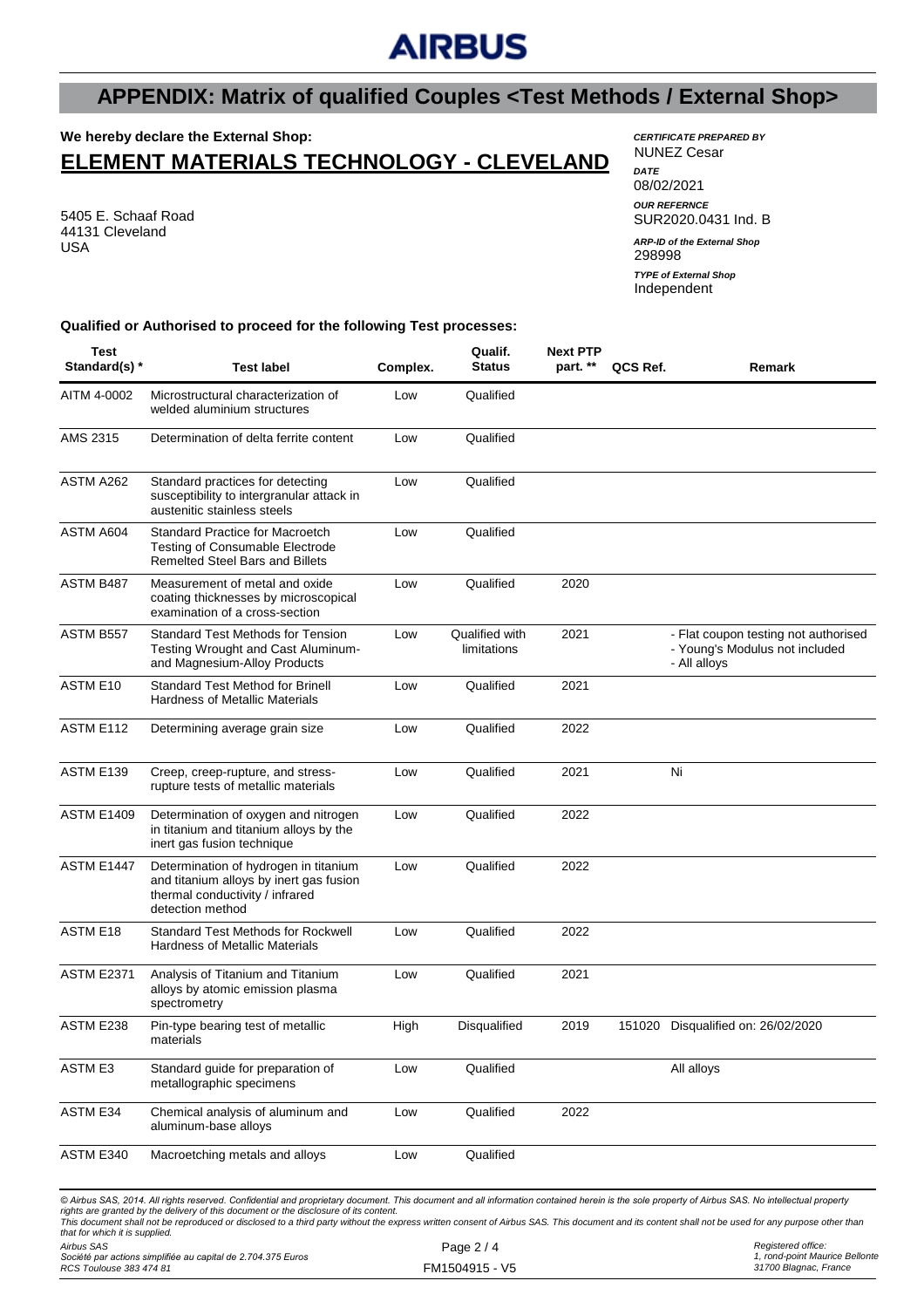# **AIRBUS**

## **APPENDIX: Matrix of qualified Couples <Test Methods / External Shop>**

## **We hereby declare the External Shop:**

## **ELEMENT MATERIALS TECHNOLOGY - CLEVELAND**

5405 E. Schaaf Road 44131 Cleveland USA

### *CERTIFICATE PREPARED BY* NUNEZ Cesar

*DATE* 08/02/2021 *OUR REFERNCE* SUR2020.0431 Ind. B 298998 Independent *ARP-ID of the External Shop TYPE of External Shop*

### **Qualified or Authorised to proceed for the following Test processes:**

| <b>Test</b><br>Standard(s) * | <b>Test label</b>                                                                                                                                           | Complex. | Qualif.<br><b>Status</b>      | <b>Next PTP</b><br>part. ** | QCS Ref. | Remark                                                                                 |
|------------------------------|-------------------------------------------------------------------------------------------------------------------------------------------------------------|----------|-------------------------------|-----------------------------|----------|----------------------------------------------------------------------------------------|
| ASTM E384                    | Microindentation hardness of materials                                                                                                                      | Low      | Disqualified                  | 2019                        |          | Disqualified on: 03/09/2019                                                            |
| ASTM E399                    | Linear-elastic plane-strain fracture<br>toughness KIc of metallic materials                                                                                 | High     | Qualified                     | 2022                        | 180692   | Qualified on: 28/08/2019                                                               |
| ASTM E407                    | Microetching metals and alloys                                                                                                                              | Low      | Qualified                     |                             |          |                                                                                        |
| <b>ASTM E45</b>              | Determining the inclusion content of<br>steel                                                                                                               | Low      | Disqualified                  | 2019                        |          | Disqualified on: 23/03/2020                                                            |
| <b>ASTM E8</b>               | Tension testing of metallic materials                                                                                                                       | Low      | Qualified with<br>limitations | 2021                        |          | - Flat coupon testing not authorised<br>- Young's Modulus not included<br>- All alloys |
| <b>ASTM E9</b>               | Compression testing of metallic<br>materials at room temperature                                                                                            | Low      | Disqualified                  | 2018                        |          | Disqualified on: 19/11/2018<br>All alloys                                              |
| EN 10276                     | Chemical analysis of ferrous<br>materials - Determination of oxygen in<br>steel and iron                                                                    | Low      | Qualified                     | 2021                        |          | Fe                                                                                     |
| EN 2002-1                    | Tensile testing at ambient temperature                                                                                                                      | Low      | Qualified with<br>limitations | 2021                        |          | - Flat coupon testing not authorised<br>- Young's Modulus not included<br>- All alloys |
| EN 2002-2                    | Tensile testing at elevated temperature                                                                                                                     | Low      | Disqualified                  | 2018                        |          | Disqualified on: 19/11/2018<br>Ni<br>Without Young's Modulus                           |
| EN 2002-6                    | Metallic materials: Bend testing                                                                                                                            | Low      | Qualified                     |                             |          | Fe                                                                                     |
| EN 2003-10                   | Titanium and titanium alloys - Part 10:<br>Sampling for determination of<br>hydrogen content                                                                | Low      | Qualified                     | 2022                        |          | Τi                                                                                     |
| EN 2003-9                    | Titanium and titanium alloys - Part 9:<br>Determination of surface<br>contamination (method A:<br>Micrographic examination / Method B:<br>Hardness testing) | Low      | Qualified with<br>limitations | 2021                        |          | Limited to Method "A"                                                                  |
| EN 2832                      | Hydrogen embrittlement of steel -<br>Notched specimen test                                                                                                  | Low      | Disqualified                  | 2018                        |          | Disqualified on: 19/11/2018<br>Fe                                                      |
| ISO 148-1<br>(low temp.)     | Charpy pendulum impact test (low<br>temperature)                                                                                                            | Low      | Qualified                     | 2021                        |          | Fe                                                                                     |
| ISO 148-1<br>(room temp.)    | Charpy pendulum impact test (ambient<br>temperature)                                                                                                        | Low      | Qualified                     | 2021                        |          | Fe                                                                                     |
| ISO 6507<br>(ASTM E92)       | Vickers hardness test                                                                                                                                       | Low      | Disqualified                  | 2019                        |          | - Disqualified on: 03/09/2019<br>Limited to microhardness                              |

*© Airbus SAS, 2014. All rights reserved. Confidential and proprietary document. This document and all information contained herein is the sole property of Airbus SAS. No intellectual property*  rights are granted by the delivery of this document or the disclosure of its content.<br>This document shall not be reproduced or disclosed to a third party without the express written consent of Airbus SAS. This document and *that for which it is supplied.*